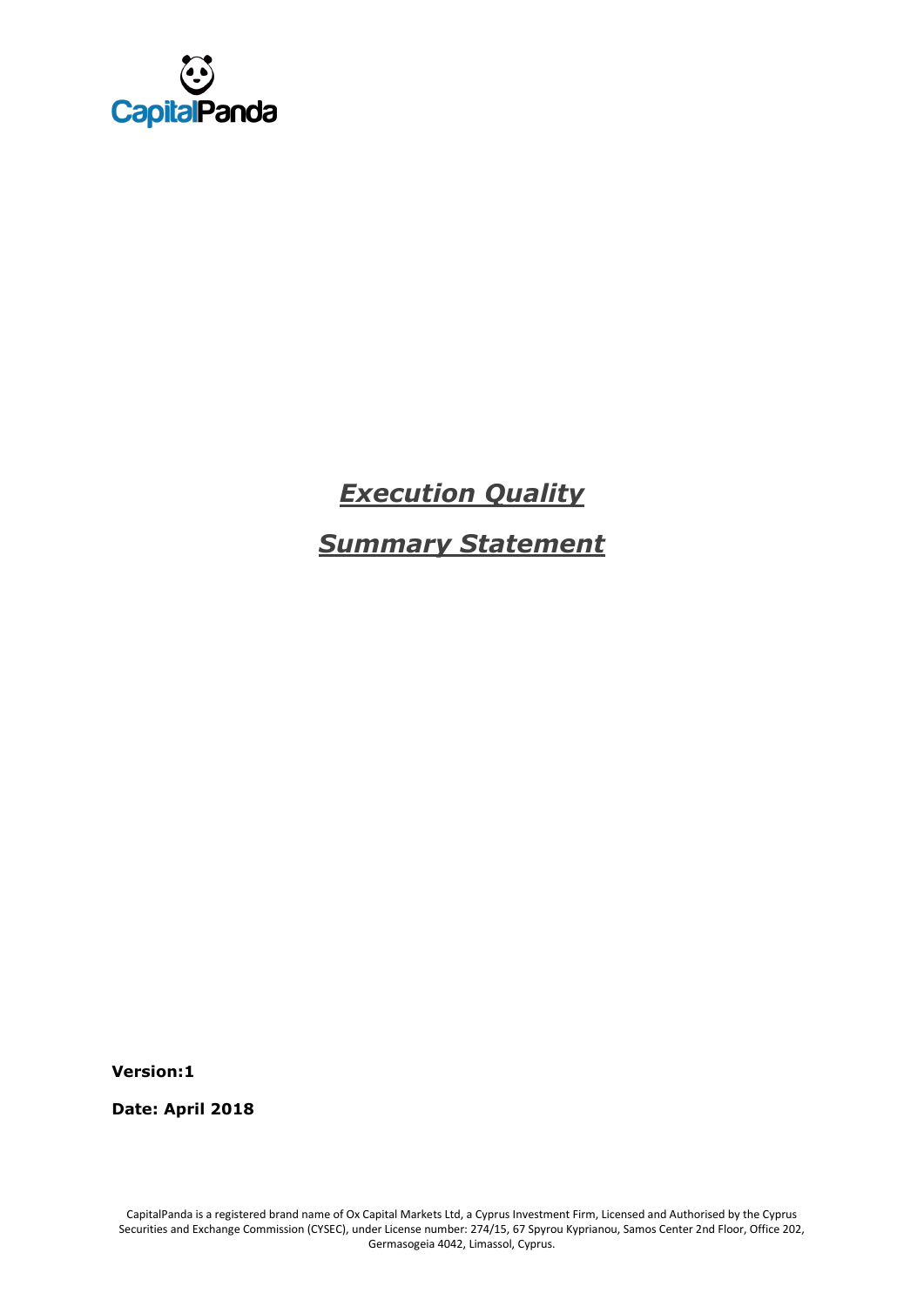

# **Contents**

| 1.   |  |                                                          |  |  |  |  |  |
|------|--|----------------------------------------------------------|--|--|--|--|--|
| 2.   |  |                                                          |  |  |  |  |  |
| 3.   |  |                                                          |  |  |  |  |  |
| 4.   |  |                                                          |  |  |  |  |  |
| 5.   |  |                                                          |  |  |  |  |  |
| 6.   |  |                                                          |  |  |  |  |  |
| 6.1. |  |                                                          |  |  |  |  |  |
| 6.2. |  |                                                          |  |  |  |  |  |
| 6.3. |  | Evaluation of the Liquidity Providers/ Price Providers 4 |  |  |  |  |  |
| 6.4. |  |                                                          |  |  |  |  |  |
| 6.5. |  |                                                          |  |  |  |  |  |
| 6.6. |  |                                                          |  |  |  |  |  |
| 7.   |  |                                                          |  |  |  |  |  |
| 8.   |  |                                                          |  |  |  |  |  |
| 9.   |  |                                                          |  |  |  |  |  |
| 9.1. |  |                                                          |  |  |  |  |  |
| 9.2. |  |                                                          |  |  |  |  |  |
| 10.  |  |                                                          |  |  |  |  |  |
| 11.  |  |                                                          |  |  |  |  |  |
| 12.  |  |                                                          |  |  |  |  |  |
|      |  |                                                          |  |  |  |  |  |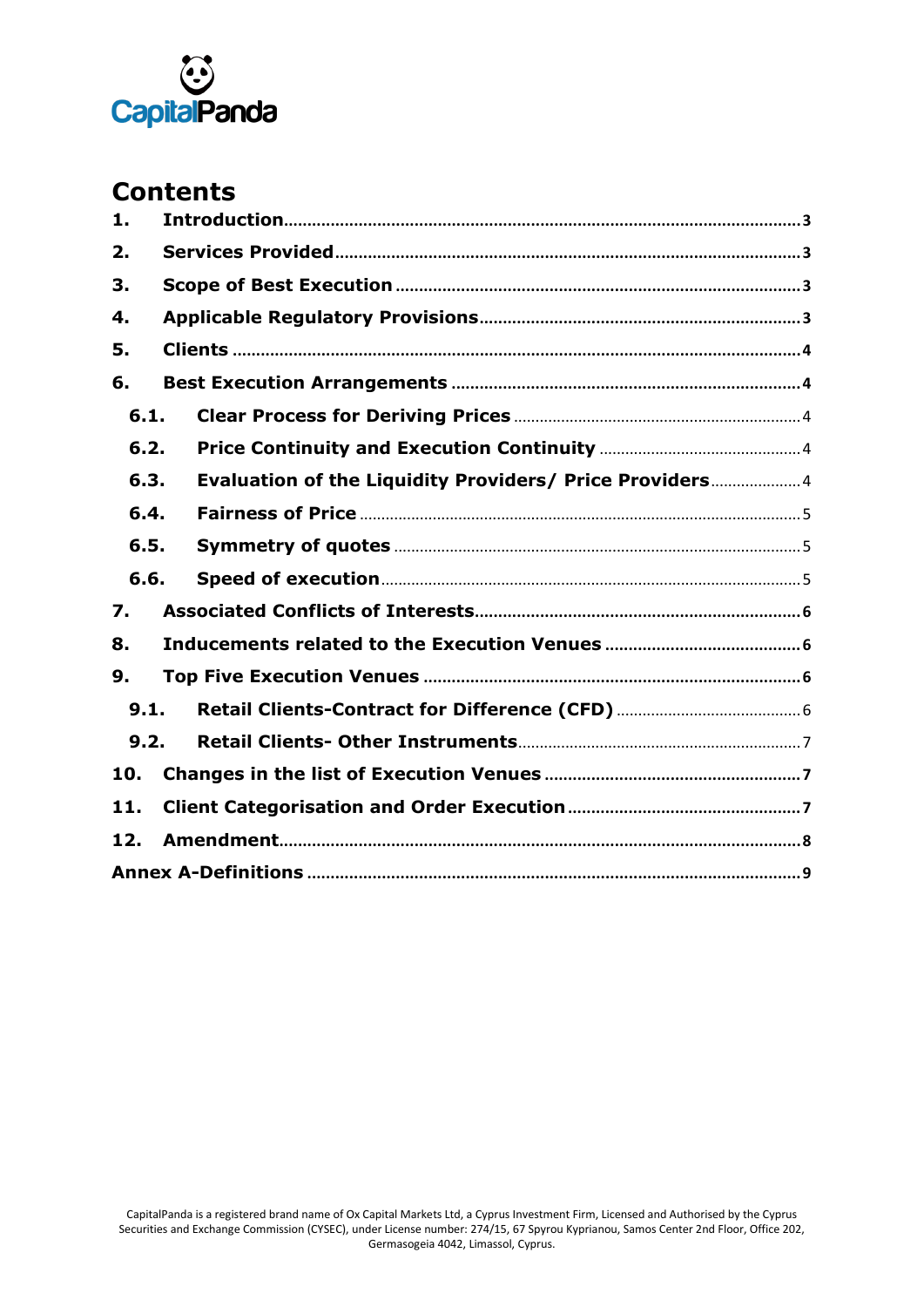

# **1. Introduction**

<span id="page-2-0"></span>Ox Capital Markets (hereinafter the "Company") is an Investment Firm with registration number HE 338839. The Company is authorised and licensed by the Cyprus Securities and Exchange Commission (hereinafter the "CySEC"), with license number 274/15.

This Execution Quality Summary Statement (hereinafter the "Statement") of the Company, has been created in accordance with the Investment Services and Activities and Regulated Markets Law 87(I)2017, which transposes the Directive 2014/65/EU on markets in financial instruments ("MIFID II"). Pursuant to which, the Company is required to inform its Retail and Professional clients (hereinafter the "Clients"), about all the sufficient steps taken to acquire the best possible result for its Clients ("Best Execution").

# **2. Services Provided**

<span id="page-2-1"></span>As per provisions of the Law 87(I)2017, First Appendix, Part I and Part II, the Company is licensed to provide the following services:

Investment Services and Activities:

- a) Reception and Transmission of orders in relation to one or more financial instruments
- b) Execution of orders on behalf of clients
- c) Portfolio Management

Ancillary Services:

- a) Safekeeping and administration of financial instruments, including custodianship and related services
- b) Granting credits or loans to an investor to allow him to carry out a transaction in one or more financial instruments, where the firm granting the credit or loan is involved in the transaction.
- c) Foreign exchange services where these are connected to the provision of investment services
- d) Investment research and financial analysis or other forms.

# **3. Scope of Best Execution**

<span id="page-2-2"></span>Best Execution is an important part of MiFID II and as per the provisions of the aforesaid Directive, the Company shall take all the sufficient steps to obtain the best possible result for its clients in certain circumstances:

- a) When executing a client order;
- b) The client is falling into the Scope of the Law;
- c) The Company is acting on behalf of the client.

# **4. Applicable Regulatory Provisions**

<span id="page-2-3"></span>The Company considered the below legal documentation while composing this Statement:

- Directive 2014/65/EU
- Law 87(I)2017
- Esma's Q&A 35-43-349
- Commission Delegated Regulation 2017/576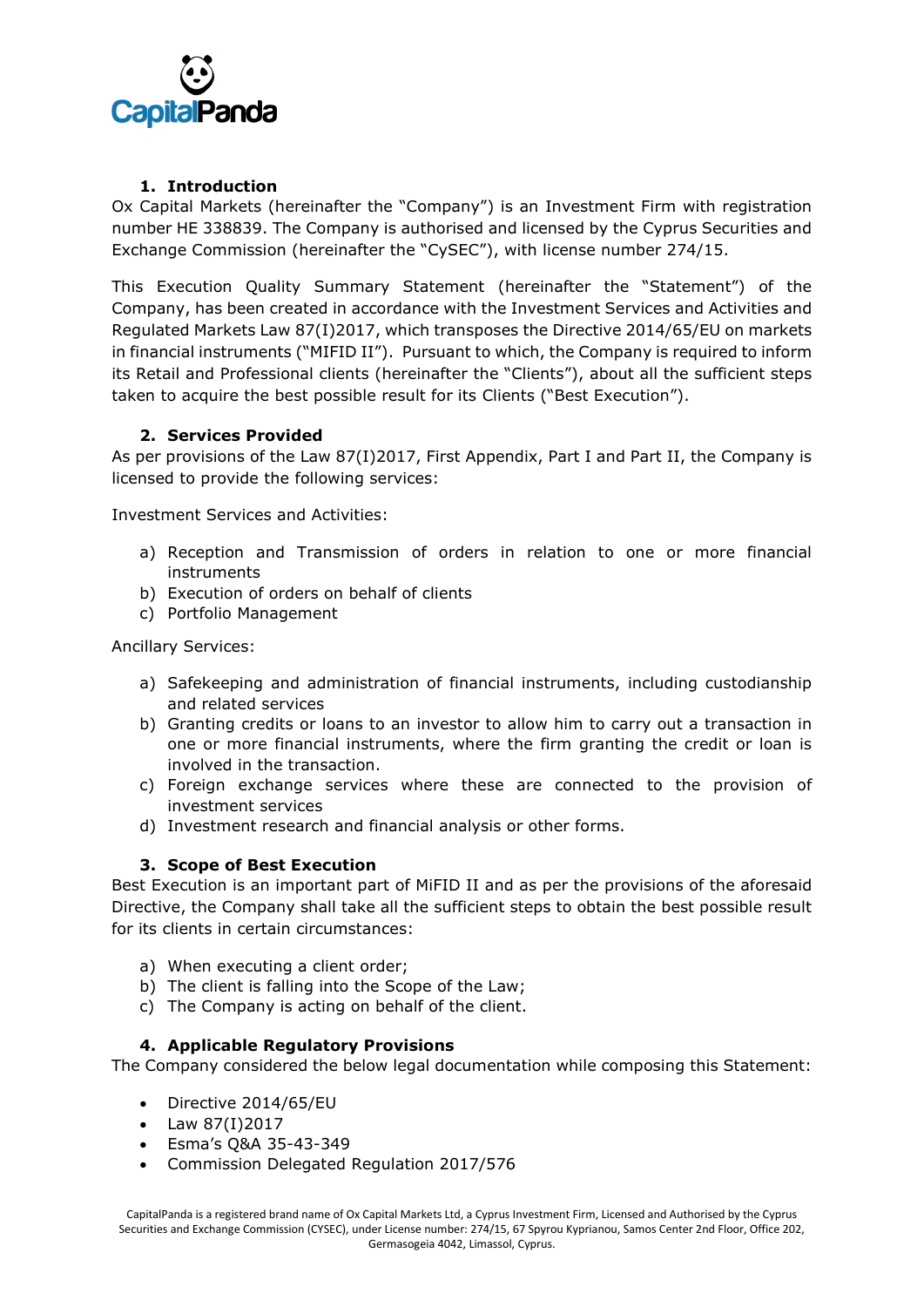

# **5. Clients**

<span id="page-3-0"></span>Clients who as per the Client Categorisation Policy were classified as Retail Clients and Professional Clients are falling under the scope of the aforesaid Regulations, while Eligible Counterparties are not.

# <span id="page-3-1"></span>**6. Best Execution Arrangements**

The Company has taken into consideration the provisions of the Laws and Regulations in respect to the best possible result and it has enhanced its procedures. It has taken all the sufficient steps in order to obtain the best possible result while executing the clients' orders. Further to the above, the Company considers the said best execution factors on consistent basis has established an ex-ante and ex-post arrangements, to ensure that best execution is in line with the regulatory requirements, by taking all the sufficient steps necessary to adhere to the best execution mandate. The Company obtains its prices from a third party external reference sources such as its Liquidity Providers.

The company considers all execution factors when assessing the quality of execution in normal and volatile market conditions.

# **6.1. Clear Process for Deriving Prices**

<span id="page-3-2"></span>Prices presented on the platform are derived directly from the Liquidity Provider and those prices are displayed on the trade terminal for clients. The Liquidity Provider`s pricing is checked with several sources to assure that quotes are in line with general market sentiment.

# **6.2. Price Continuity and Execution Continuity**

<span id="page-3-3"></span>The Company in order to assure continuity and assist to detect system errors or price freezes, a 'Price Checker' has been implemented and running in real time in the client terminal held by the Company's personnel, handling the ex-ante best execution arrangement.

# **6.3. Evaluation of the Liquidity Providers/ Price Providers**

<span id="page-3-4"></span>The Company takes the below in consideration when assessing and evaluating the Liquidity Provider/Price Provider:

# a) Regulatory Status:

The Company when enters into a Contractual agreement with the Liquidity provider/price provider, it assures that the Liquidity provider is licensed and regulated by a competent authority of a member (EU Liquidity Provider) state and/or regulated from a third country (Non-EU Liquidity Providers).

# b) Ability to Deal with Large Volume of Orders:

The Company prior entering into a contractual agreement with the Liquidity Provider, it has evaluated and assessed the Liquidity Provider, and made sure that it can deal with large volume of Orders and that in no way, could refuse or delay any given order (exception: abnormal market condition).

#### c) Speed of Execution:

The Speed of execution is a very important factor for the decision of a Liquidity provider. The company made sure that the selected LP, has a normal speed of execution within the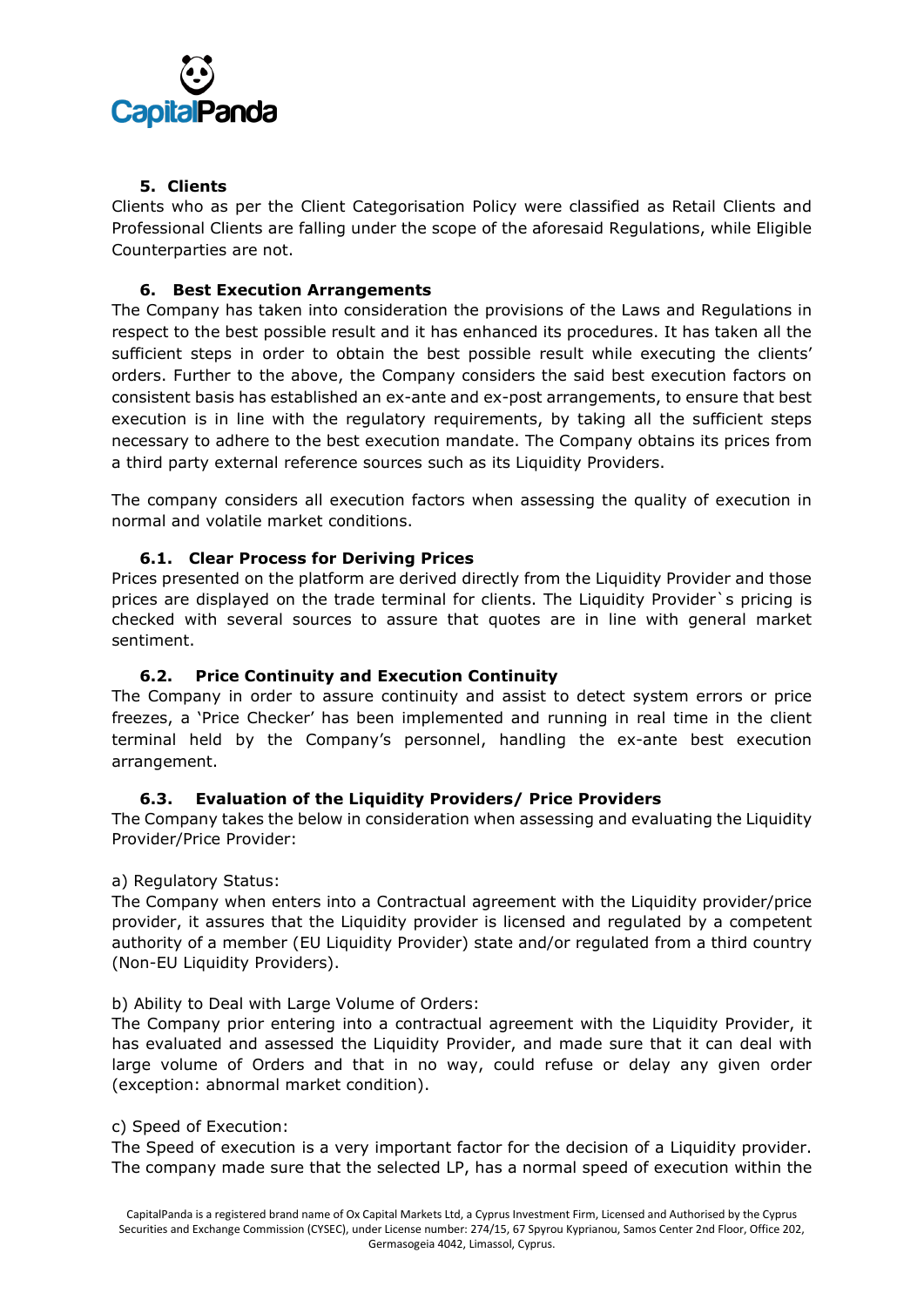

market's standard. The LPs IT infrastructure has been evaluated to be up to industry standards and comply with the Company's needs in respect to speed of execution, price continuity and continuous system improvements. The Company has established an ongoing monitoring in respect to this matter, to make sure that it serves the best interest of its' clients.

d) The Competitiveness of Commission Rates and Spreads

The Company while assessing and evaluating its Liquidity providers considered *inter alias*, the competitive spreads, commissions and low overnight fees that were offered from the said Liquidity Providers.

#### e) The Reputation of the Institution

The reputation of the institution plays a decisive factor during the evaluation of the Liquidity Provider selection process, as working with reputable institutional brokers is beneficial to our overall business.

#### f) Financial Status

The Liquidity Provider offers financial soundness that can justify the trading risk it undertakes, based on its cash flow and size of operation it undertakes regarding the settlement of all trades introduced, executed or hedged by its clients, based on contractual specifications.

#### g) Other Factors

The Company *inter alia*, took also into consideration the ease of doing business with the Liquidity Provider in matters such as the legal terms of the business relationship and various qualitative criteria for instance, clearing schemes, circuit breakers and scheduled actions.

# **6.4. Fairness of Price**

<span id="page-4-0"></span>The fairness of the price compared to market data should be verifiable by adequate records and monitoring tools. Adequate records should include storing prices from reputable LPs or reputable price sources.

The monitoring of the financial instruments pricing is a core duty of the relevant Company's personnel and fairness of price is evaluated and checked through the day by comparing with highly reputable sources e.g. Bloomberg.

# **6.5. Symmetry of quotes**

<span id="page-4-1"></span>The Company has established adequate procedures so as to ensure that monitoring the pricing is effectively done as well as the slippage of the prices. Relevant reports are being made and checked by the Senior management.

# **6.6. Speed of execution**

<span id="page-4-2"></span>A '**Speed Execution Report**' has been commissioned in order to assess latency of the trades. The said report is stating the total amount of trades and sample size used for complete transparency.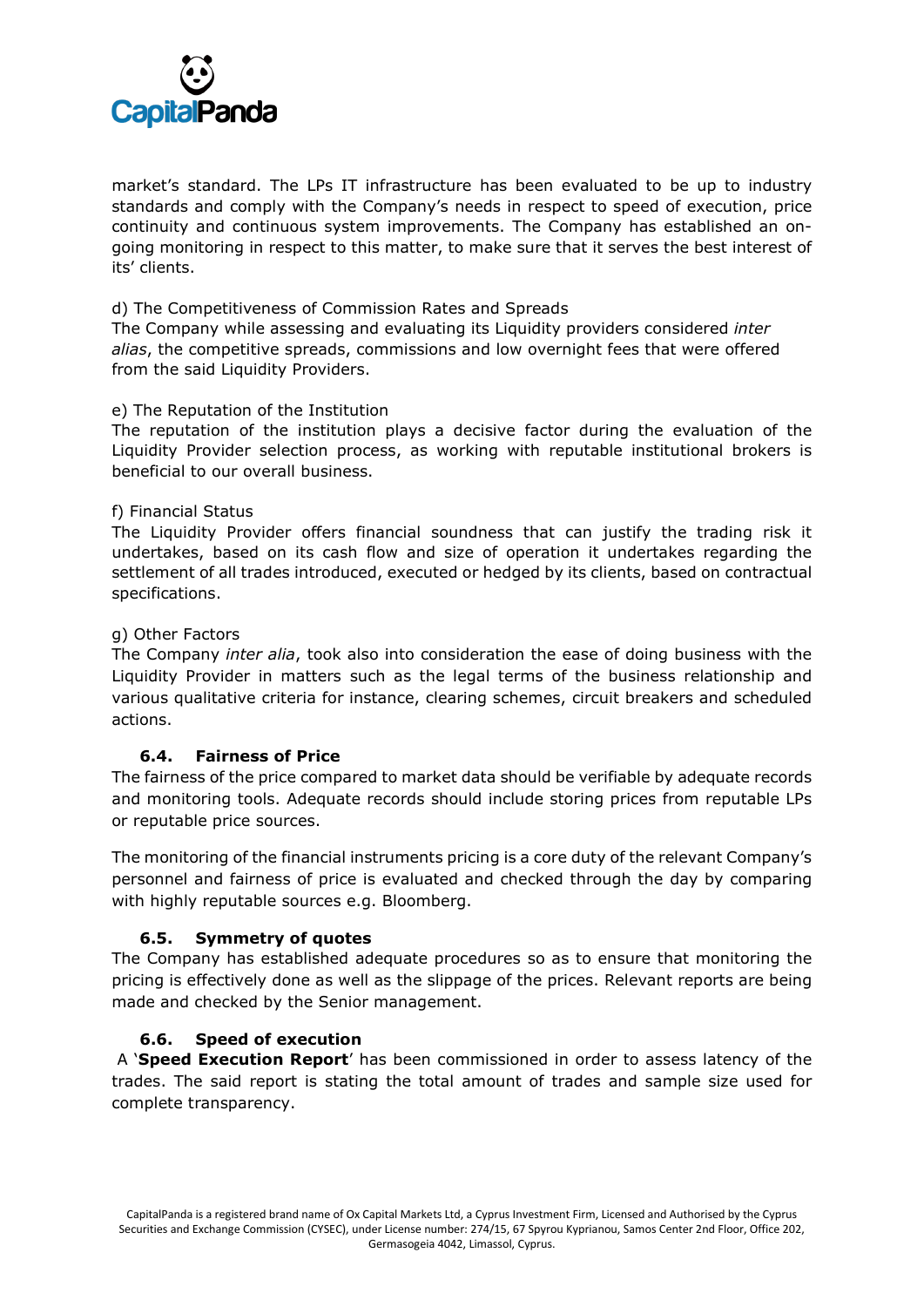

# **7. Associated Conflicts of Interests**

<span id="page-5-0"></span>

| <b>Possible Conflict of Interests</b>                                                                                                                                                                                            | Applicable procedures and preventive<br>measures                                                                                                                                                                                                   |
|----------------------------------------------------------------------------------------------------------------------------------------------------------------------------------------------------------------------------------|----------------------------------------------------------------------------------------------------------------------------------------------------------------------------------------------------------------------------------------------------|
| The Company may have an interest in maximizing<br>trading volumes in order to increase its commission<br>revenue, which is inconsistent with the Client's<br>personal objective of minimizing transaction costs;                 | The Company has pre-cautionary measures in order<br>to prevent such conflict of Interest. It maintains an<br>adequate Best Execution Policy so as to ensure that<br>the best possible result is given to the Company's<br>Clients.                 |
| Receive commissions and/or other inducements from<br>its Liquidity provider for the transmission of Client<br>Orders.                                                                                                            | The Company has in place a Liquidity provider<br>agreement. The Company has certain procedures in<br>order to act on the best interest of its Clients.                                                                                             |
| Maximizing of the trading volumes in order to<br>increase receivable brokerage commission, which<br>may directly conflict with the Client's interest, if that<br>interest is in minimizing the volume of trades they<br>perform. | has in place<br>Best<br>Execution<br>The<br>Company<br>Arrangements Policy and puts all of its efforts in order<br>to prevent such event. The employees are not allowed<br>to provide such information/instruction to the Clients<br>at all times. |

# **8. Inducements related to the Execution Venues**

<span id="page-5-1"></span>The company has standard Liquidity Providers agreements in place with all execution venues used to execute client orders which are legally binding contracts which *inter alia*, include all due processes in compliance and safeguarding of client's interest. Further to that, the Company has specific arrangements in respect to the payments received and paid to the Liquidity providers.

# **9. Top Five Execution Venues**

<span id="page-5-2"></span>As per the provisions of MiFID II, the Company is required to summarise and make public on an annual basis, for each class of financial instruments the top five execution venues in terms of trading volumes where the Company executed clients' orders in the preceding year (01.01.2017 – 31.12.2017) and information on the quality of execution obtained.

<span id="page-5-3"></span>

| Class of Instrument                                                          |                                                                         |  | Contract for Difference (CFD)     |            |                       |                    |  |
|------------------------------------------------------------------------------|-------------------------------------------------------------------------|--|-----------------------------------|------------|-----------------------|--------------------|--|
| Notification if <1 average trade<br>per business day in the previous<br>year |                                                                         |  |                                   |            |                       |                    |  |
| Top five execution                                                           | Proportion of                                                           |  | Proportion                        | Percentage | Percentag             | Percentag          |  |
| venues                                                                       | volume (lots)<br>traded as a<br>percentage of<br>total in that<br>class |  | of orders                         | of passive | e of                  | e of               |  |
| ranked in terms of<br>trading                                                |                                                                         |  | (number of<br>trades)<br>executed | orders     | aggressiv<br>e orders | directed<br>orders |  |
| volumes (descending<br>order)                                                |                                                                         |  | as<br>percentage                  |            |                       |                    |  |

#### **9.1. Retail Clients-Contract for Difference (CFD)**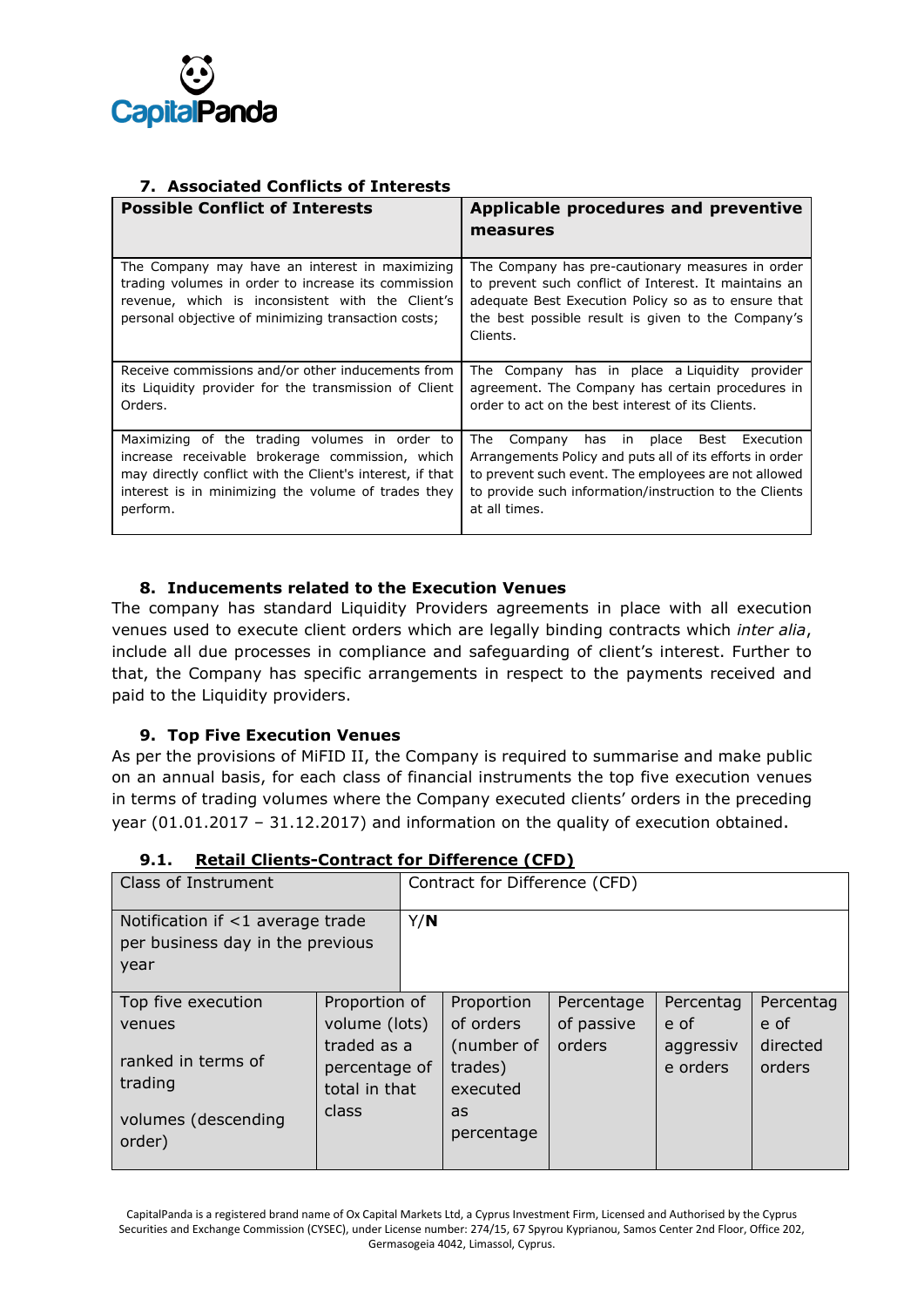

|                    |      | of total in<br>that class |     |      |     |
|--------------------|------|---------------------------|-----|------|-----|
| Xchange Option Ltd | 100% | 100%                      | N/A | 100% | N/A |

# <span id="page-6-0"></span>**9.2. Retail Clients- Other Instruments**

| Class of Instrument                                                                            |                                                                                          | Other Instruments-Binary Options |                                                                                                                   |                                        |                                               |                                     |
|------------------------------------------------------------------------------------------------|------------------------------------------------------------------------------------------|----------------------------------|-------------------------------------------------------------------------------------------------------------------|----------------------------------------|-----------------------------------------------|-------------------------------------|
| Notification if <1 average trade<br>per business day in the previous<br>year                   | Y/N                                                                                      |                                  |                                                                                                                   |                                        |                                               |                                     |
| Top five execution<br>venues<br>ranked in terms of<br>trading<br>volumes (descending<br>order) | Proportion of<br>volume (lots)<br>traded as a<br>percentage of<br>total in that<br>class |                                  | Proportion<br>of orders<br>(number<br>of trades)<br>executed<br>as<br>percentag<br>e of total<br>in that<br>class | Percentag<br>e of<br>passive<br>orders | Percenta<br>ge of<br>aggressi<br>ve<br>orders | Percentage<br>of directed<br>orders |
| SpotOption Exchange<br>LTD. LEI:<br>213800LENWF8QHU2<br>K928<br>(Cyprus)                       | 100%                                                                                     |                                  | 100%                                                                                                              | N/A                                    | 100%                                          | N/A                                 |

# <span id="page-6-1"></span>**10.Changes in the list of Execution Venues**

The list of execution venues has changed, the Company hs terminated its business relationship with XchangeOption Ltd, as can be found in the ["Best Execution Policy".](http://www.oxmarkets.com/wp-content/uploads/2018/02/Summary-Best-Execution-Policy-Jan.-2018.pdf)

# **11.Client Categorisation and Order Execution**

<span id="page-6-2"></span>The Company has in place an adequate [Client Categorisation Policy.](http://www.oxmarkets.com/wp-content/uploads/2018/01/Clients-Categorisation-Policy-Jan.-2018.pdf) In the said policy, the Company is stating that a Retail Client is provided with the higher level of protection while a professional client has lower protection.

In respect to the order execution, the Company is obliged to request from its Retail Clients to provide information regarding his knowledge and experience in the investment field relevant to the specific type of product or service offered or demanded, so as to enable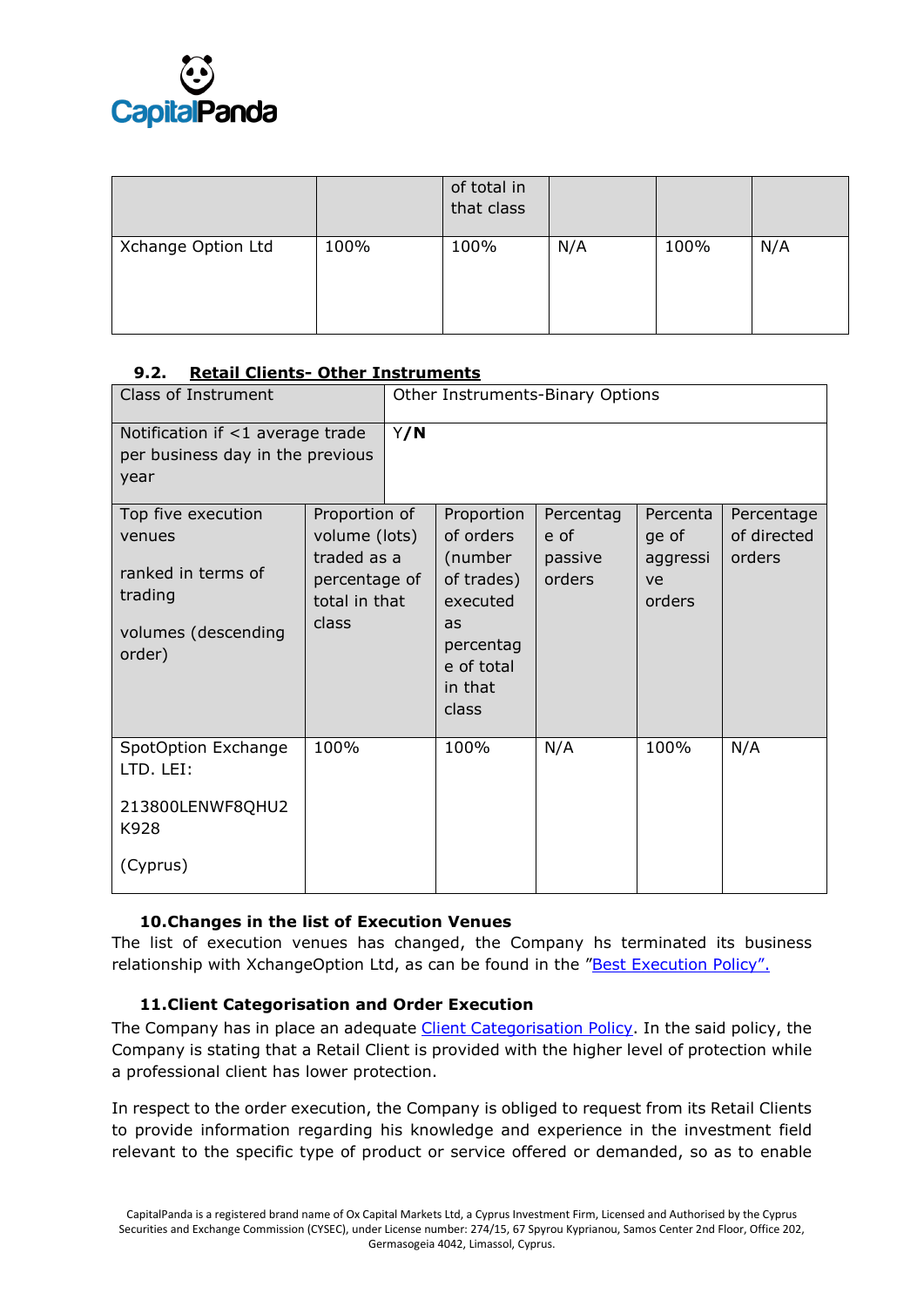

the Company to assess whether the investment service or product envisaged is appropriate for the Client.

In the contrary the Company shall be entitled to assume that a Professional Client has the necessary experience and knowledge in order to understand the risks involved in relation to those particular investment services or transactions, or types of transaction or product, for which the Client is classified as a Professional Client. Consequently, and unlike the situation with a Retail Client, the Company should not generally need to obtain additional information from the Client for the purposes of the assessment of appropriateness for those products and services for which they have been classified as a Professional Client.

Where the Company treats the Client as an Eligible Counterparty, the Client will be entitled to fewer protections under the Law than it would be entitled to as a Retail or Professional Client. Specifically:

- i. The Company is not required to provide the Client with best execution in executing the Client's orders.
- ii. The Company is not required to implement procedures and arrangements which provide for the prompt, fair and expeditious execution of its Client orders, relative to other Client orders or its trading interests.
- iii. The Company is not required to assess the appropriateness or suitability of a product or service that it provides to Client but can assume that the Client has the expertise to choose the most appropriate product or service for itself and that he/she has the ability to bear losses.
- iv. The Company is not required to provide the Client with information about the Company's execution venues, the arrangements through which the Company will be remunerated and other relevant information.

# **12.Amendment**

<span id="page-7-0"></span>The Company reserves the right to review and/or amend its Best Interest and Order Execution Policy as well as this Statement. If the Company makes a material change of its Policy and/or this Statement, its client will be informed and an updated version of the said policy and Statement will be available on the Company's website.